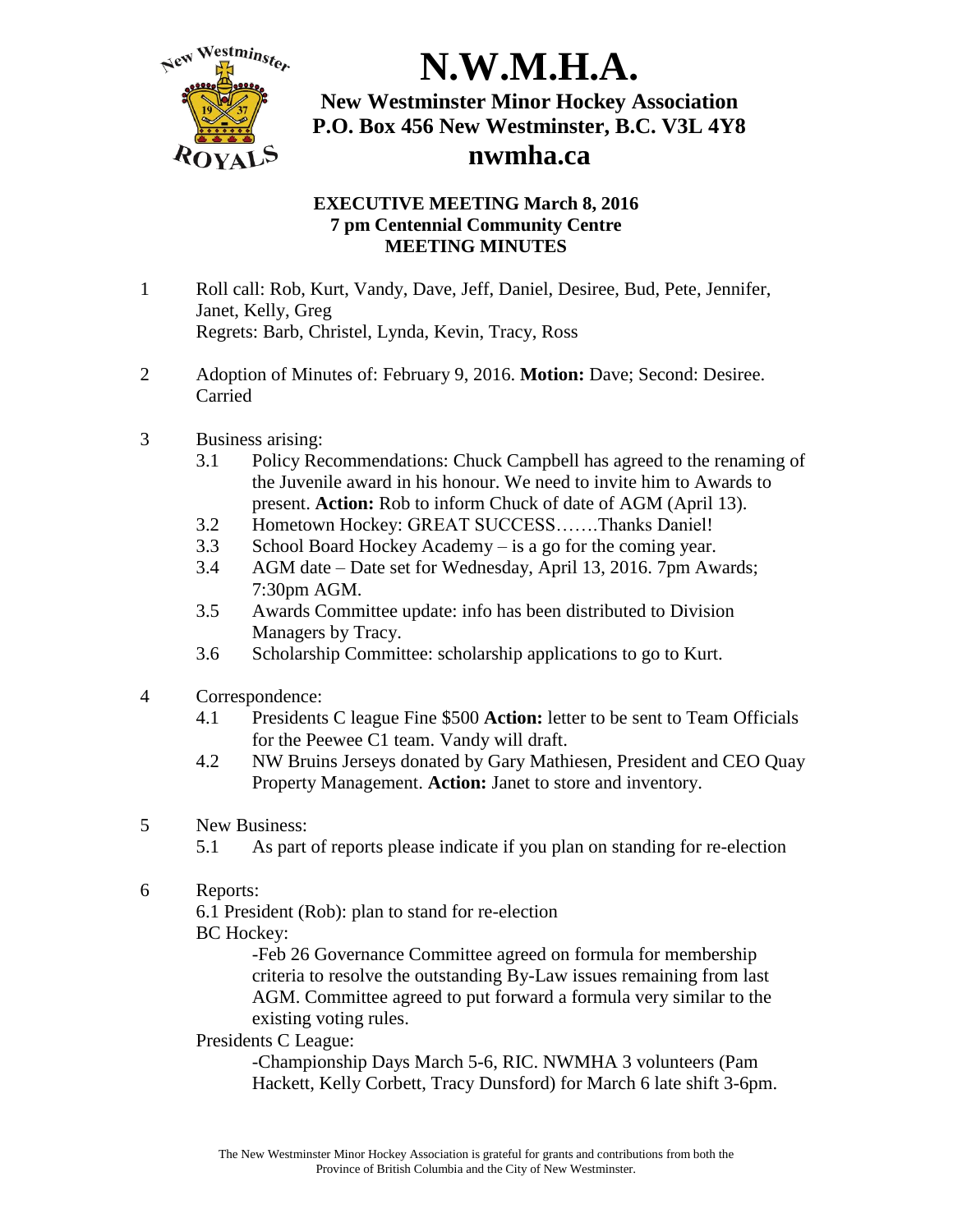

**-**H1 teams played and had a great time. Only our Bantam C1 team made a banner game and lost in overtime to a T-Birds team.

-Peewee C1 Team fined \$500 for no show. Policy decision needed.

IN CAMERA MEETING REQUIRED

### NWMHA:

-Donation of NW Bruins jerseys See correspondence

-Peewee C1meetings, interviews and data collection.

-Intro to Rep tryouts March 9-10, 3:45-5:45pm. Rob, Mike Gallant, Ron Connor, Dwight Noda assisting.

-Home Town Hockey: WOW!!!!

Thank you to all the volunteers, with special thanks to Daniel, Dave, and Beth McNaughton. Congrats to the two players we put forward to be on TV (Cooper Birks, and Alicia Narain).

-NWMHA rally raised approx. \$2700.

-\$5000 Scotiabank sponsorship, increase from \$2000

-Thanks to every volunteer in NWMHA – hockey does not happen without you.

 $6.21<sup>st</sup>$  Vice President (Dave): plan to stand for re-election; Rogers Hometown Hockey a great success. Thanks to all that helped make it so great, with a huge thanks to Daniel.

 $6.3$   $2<sup>nd</sup>$  Vice President (Daniel): plan to stand for re-election;

- Final preparations underway for Bobby Love and Al Hughes Tournament
- Al Hughes' daughter has agreed to sponsor the **Most Sportsmanlike Team**  Awards. These will be presented on Monday, March 14th
- Brent Hughes will be on-hand for a puck drop
- MLA Judy Darcy may be participating in a puck drop
- Amazing response from advertisers and sponsors of the tournament
- Printed programs are complete and came in at \$863+ tax. Total amount raised through advertising/sponsors was \$1,400. Excess funding will be used to cover some intermission prizing, volunteer snacks, framed certificates, etc.
- Print program template can now be used for future tournaments
- All the necessary documentation was received by the teams well ahead of the deadlines
- Each team has submitted volunteer roster. Only a few slots were left open but have been filled by NWMHA volunteers who don't have children in the tournament.
- Held a final meeting with team managers in mid-February
- Each player swag bag has estimated value over \$40. Includes t-shirt, water bottle, Swiss Chalet coupons, etc,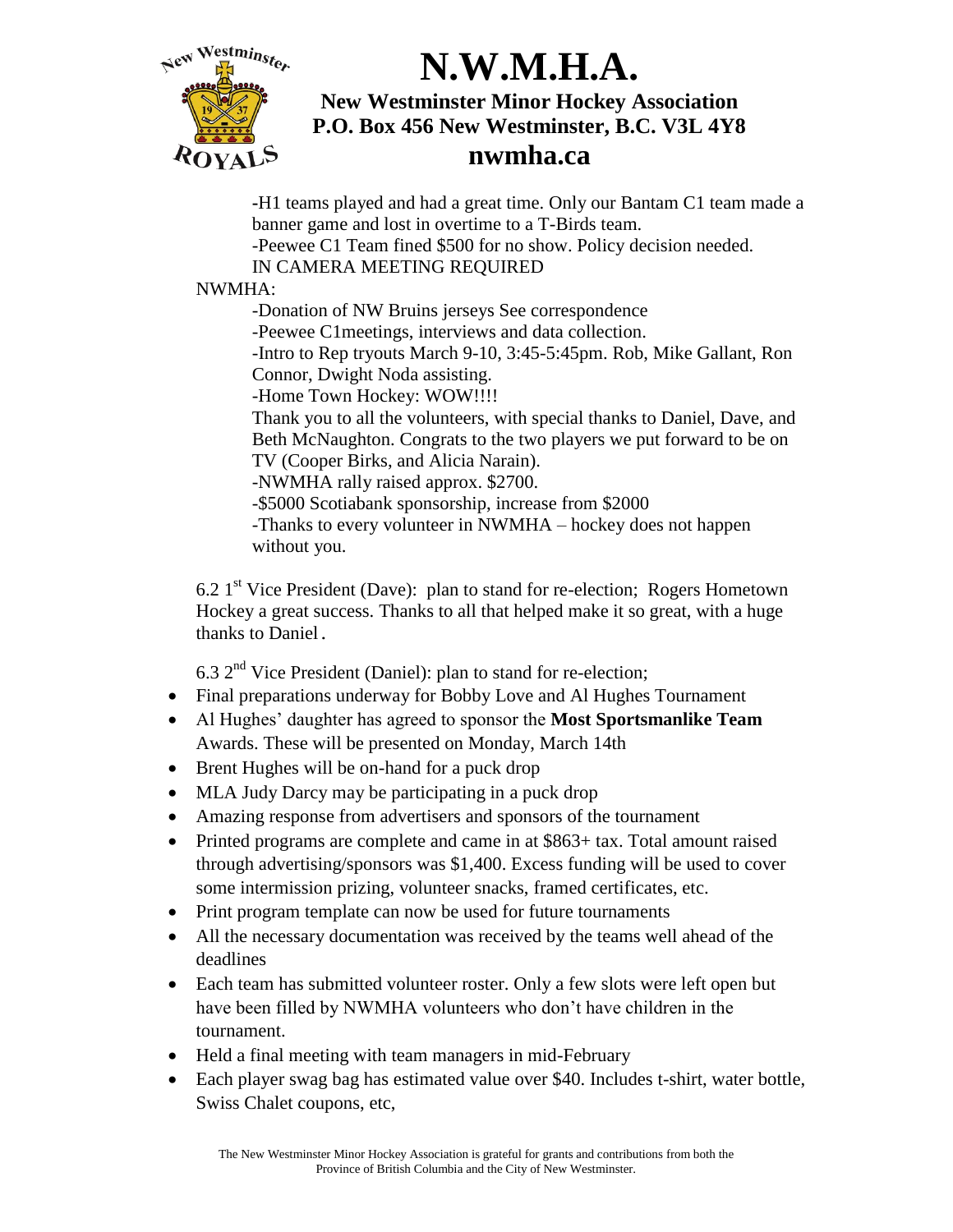

- Have been asked to be the "caller" for PeeWee Provincials in West Vancouver on March 17<sup>th</sup>
- Perhaps we look at doing a "Hockey Fest New West" event on a yearly basis?
- **Motion** to purchase 600 medals from Hyack Trophy based on the given quote. Motion: Daniel; Second: Jeff. Carried.

6.4 3<sup>rd</sup> Vice President (Tracy): Absent. Report submitted.

### **Awards and Scholarship Information**

Attached are two documents: the NWMHA Scholarship Application (for Midget and Juvenile players) and the updated NWMHA Awards Descriptions (Note: awards are for players of PeeWee age and up).

Deadline: March  $27<sup>th</sup>$  to get nominations into DM's or me.

Awards Committee: To meet the week of March 27<sup>th</sup>. Date TBC based on nominations.

6.5 Treasurer (Kurt): plan to stand for re-election;

6.5.1 Operating statement as presented. Not reported in the Operating Statement are two amounts that were deposited directly to the Financial Aid fund. Friday's Hometown Hockey night. We received \$2,614.84 in donations. In addition Scotia Bank contributed \$5,000 to the Financial Aid Fund over the Hometown Hockey weekend!

6.5.2 Draft Budget as presented – please review and provide feedback. We will need to vote on this draft budget next meeting.

6.5.3 We received a cheque for \$4,084 from Vancouver Giants. This was for the unclaimed 50/50 draw back in November 2013.

6.5.4 I will need assistance with is collecting the advertisers who committed to the 8-page pull out of the Record regarding Hometown Hockey. In the end we had 13 groups who agreed to pay \$250 each for advertising. So far we have only received \$750 of the \$3,250. I will need some help contacting those 10 groups to get the money in before end of the fiscal year which is March 31. **Action:** Jen, Bud, Kevin and Daniel to follow up.

6.5.5 **Division Managers:** please let each of your teams know where to find the EXCEL referee payment schedule, to complete it in full and send it in to me to determine if there is money owed to them or a refund back to NWMHA. And also, please remind the teams to complete the accounting of the team finances and get those into me as soon as possible.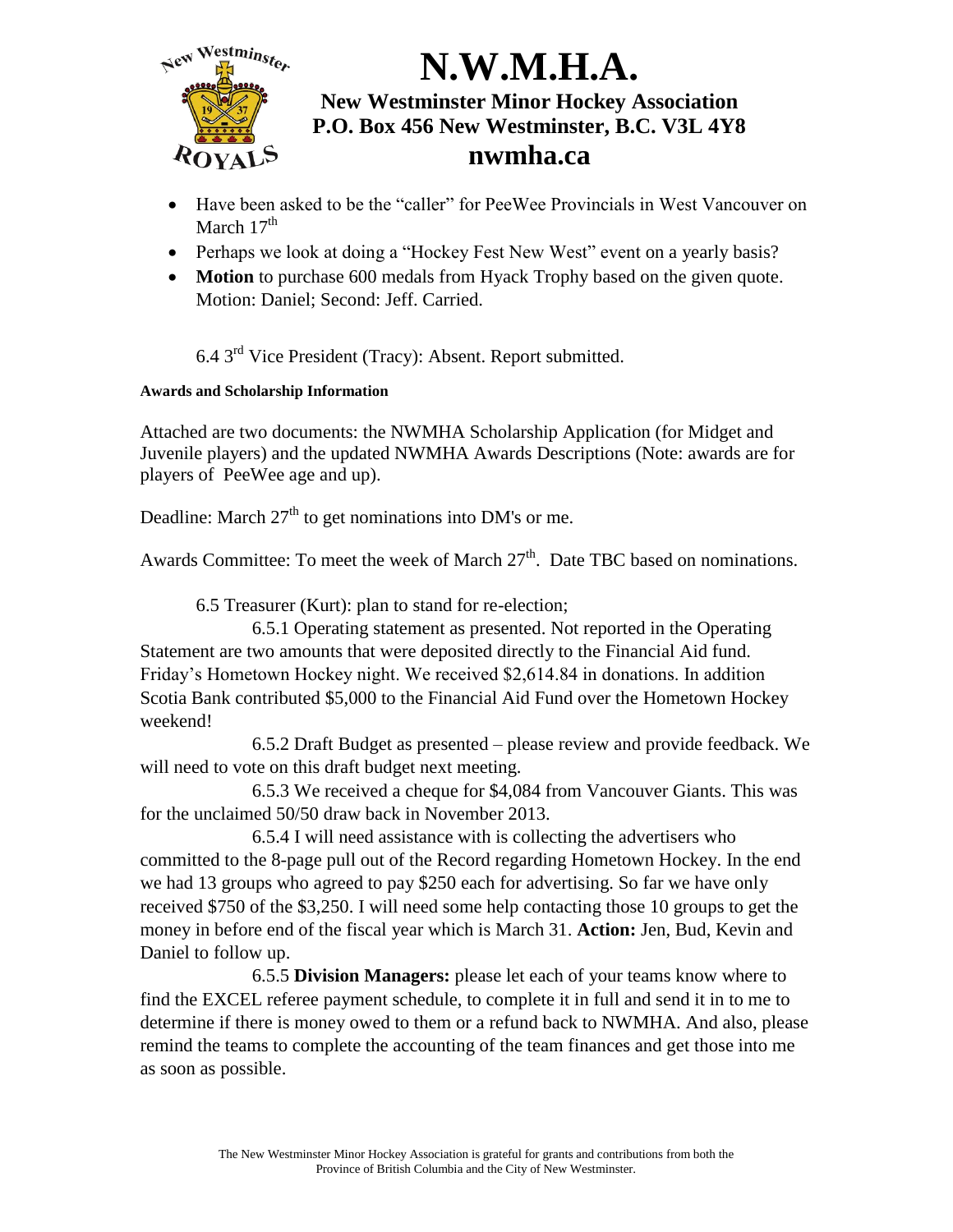

6.5.6 I am starting to prepare the Gaming Grant application and plan to submit it in April. But this is dependent in me getting all the numbers from the sources above, so again Division Managers and other Executives please help.

6.6.7 **Motion** to approve spending up to \$10,000 above budget (primarily for new goalie equipment) by Equipment manager. **Motion:** Kurt; Second: Jeff. Carried.

6.6 Registrar (Janet): plan to stand for re-election;

### 6.6.1 **REGISTRATION**

- Early Registration is a little slow. Notification sent to all division managers today.
- Total registered on line as of March 6th at  $1400$ hrs = 9 registered
- On-line EARLY Registration is open until **March 31, 2016 at 2359hr.**
- *LATE Registrations (after May 31st) may be subject to a waitlist***. NO exceptions or allowances after this date.**
- *Payment received on or before May 31st will guarantee your player/goalie a spot on the pre-registration team list.*
- To make other payment arrangements, please contact the Treasurer as soon as possible.
- Rep Tryout fee is \$25 and non-refundable. Refunds will only be approved if player is unable to participate due to injury/illness prior to tryouts **AND** concurrently decides that he/she no longer wish to tryout for a rep team.
- If player/goalie is undecided about tryouts at the time of registration, deadline to inform the registrar of his/her intent to tryout (with payment arrangement) is **June 30th, 2016** to add to the Rep tryout list. NO Dropins.

Kurt and I are going to streamline the registration and payment process so we don't run into late or no payment throughout the season.

Kurt and I did a thorough audit this weekend (Atom to Juvenile) and we have a few nonpayment still to "chase" down...only 7 so far... We will complete the audit for the H1-H4 this week.

### 6.6.2 **CHALLENGES PREDICTED NEXT SEASON:**

I think that the challenge for me/us this year will be the goalie situation...this will be dependent on how many are returning, moving to next division and it will be a first registered AND paid to secure a spot. However this all depends upon the number of teams we create and the coaches available.

Estimated Number of NWMHA goalies in each division for 2016-17:

• Atom  $-3 + 5$ ?(unknown how many from H4 will be declared goalies)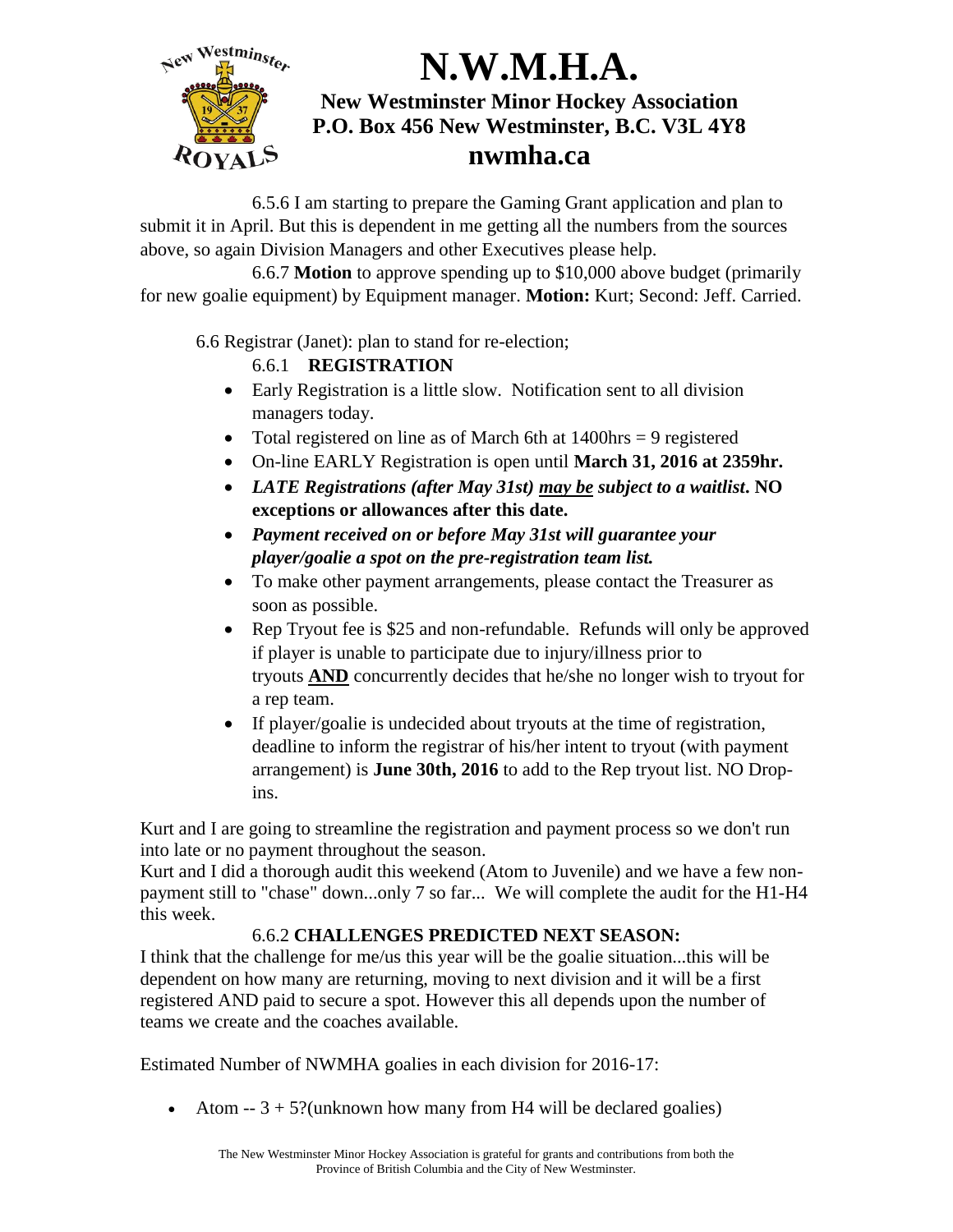

- PeeWee  $-4 + 1$ ? (if he decides to stay in house to be a player/goalie)
- Bantam --  $4 + 1$ ?(player movement from Surrey)
- $\bullet$  Midget  $-10$  (this does not include the 3 goalies from out of district we acquired 2015-16 season)
- Juvenile -- 3 (1 moving up from Midget next season)

6.7 Secretary (Vandy): plan to stand for re-election; Usual editing and letter-writing for association; AGM booked for Wednesday, April  $13<sup>th</sup>$  at the NWSS Library. 7pm Awards; 7:30pm AGM begins. Action: will place ad in the Record and on the Leader board at 6<sup>th</sup> and McBride. **Action:** all executive should prepare a brief report to read at the AGM, discussing highlights.

6.8 Coach Coordinator (Pete): plan to stand for re-election;

- -Collected feedback from NWMHA coaches and from RPM on how the coach mentorship program is working. The feedback on our coaches was extremely positive. The working relationship between RPM and our coaching staff is positive and collaborative. I will use this feedback and work with Rob to improve the program moving forward. I am very happy with the feedback I received and am grateful to all the coaches and RPM for all the effort they put in to help make us a better Association.
- -Great feedback received on the Wednesday power skating skills program. There were 4 very nice emails from parents saying how much the program has improved over the past couple of years and 2 e-mails from parents with novice age players who registered for the first time. The plans that Rory sent to me prior to the program started were followed and what I noticed this year more than last was that they were pushing the kids harder trying to keep them out of their comfort zone.
- -Will ask Janet to send a request to all parents to fill out coach evaluation forms for season end. (end of March)
- -Will be sending an e-mail at the end of March asking if coaches will be returning to get an idea of numbers next year.
- -Assisting Rob as required in an investigation on one of the PeeWee teams that has had repeated documented issues throughout the year.
- -Another issue with Midget C where there was no coach on the ice with the players. I spoke to the assistant coach and reported to DM and Pres. There was a mix up of communications but one of the A/C's finally showed up.
- -Reminders sent to coaches that Coach 2 and Dev 1 Post Tasks are due March 31.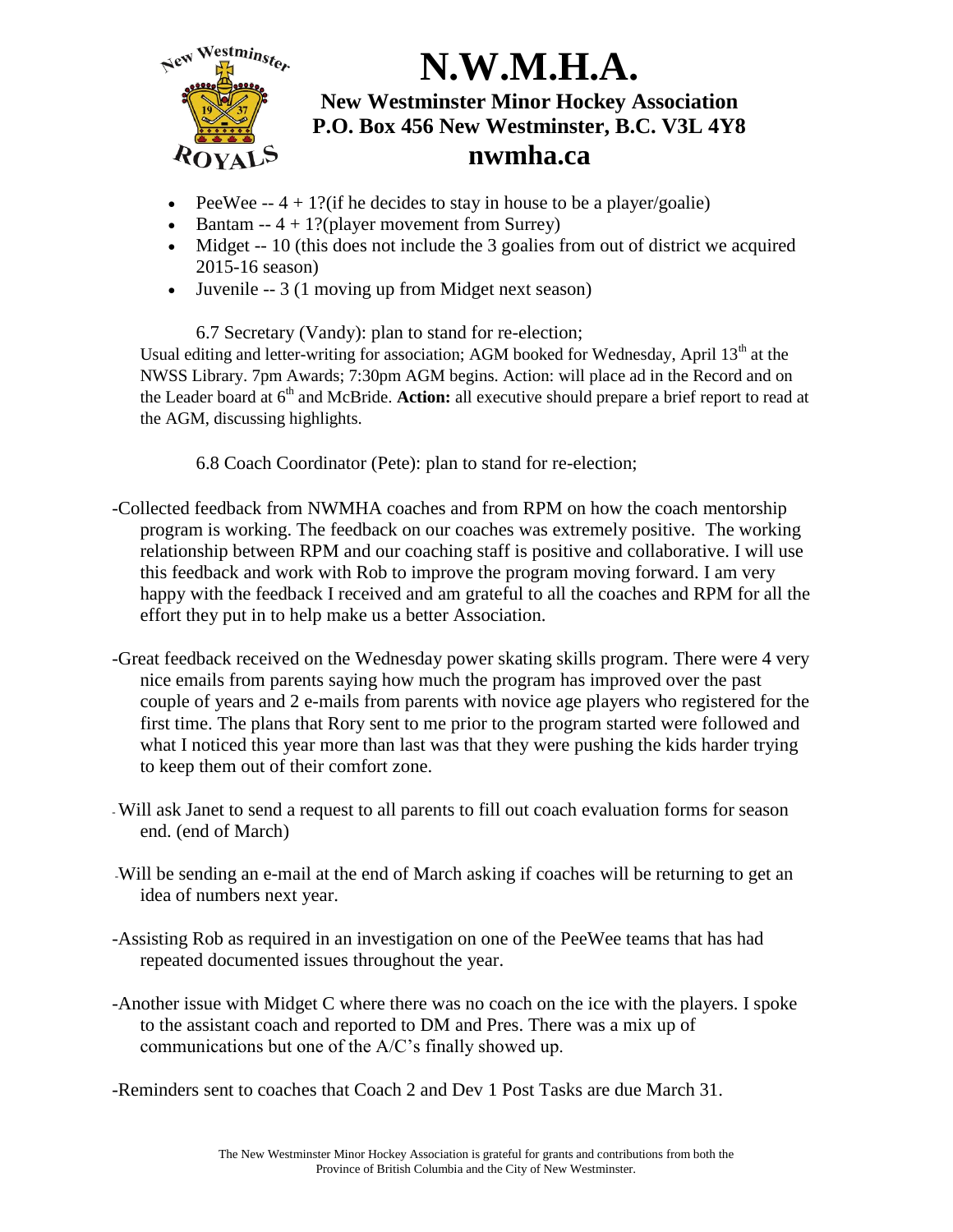

### *Projects Update:*

- Service Provider Market Sound Have had to push back timeline to complete this due to competing work and Atom A1 team priorities but plan on working hard at this to complete this by the end of April.
- Recent Item Standardize Rep tryout evaluation/assessment forms *Timeline – April – June 2016*

6.9 Equipment Manager (Kevin): Absent. Nothing to report. Will make purchases as per motion.

6.10 Ice Allocator (Lynda): Absent. Plan to stand for re-election; I have been busy letting teams know when their last ice slot is as well as giving back much of our ice for the final couple weeks of our season. With all this going on I have had some hiccups with not giving some previous ice back to the city and for that I apologize. I have decided a new email system would be more affective and would think about implementing it for next year. With the volume of emails in and out I think the subject line should contain the date of the ice in question and perhaps even the division. It would make the scanning through of many emails a lot quicker and hopefully create less chance of something being forgotten.

- 6.11 Referee-in-Chief: Vacant.
- 6.12 Referee Allocator (Kelly): plan to stand for re-election;

-The season is coming to an end and the last of the  $H2 - H4$  games have been allocated. I have had a lot of great input from all team about the referees this year and have taken that into consideration when allocating officials for games. Our new referees, although left in a bit of a situation as we have had no RIC this season, are showing lots of promise and I need to thank Shawn Hagan, Ryan Horton, Seamus Marcantonio and Parker Corbett for helping me out with that. I also looked at more experienced officials when it came to helping out officials that needed some extra support throughout the season and I do believe that helped out quite a bit.

-Out of the 5 officials that met the criteria to be assessed by BC hockey only one was chosen: congratulations to Ryan Horton.

-I have posted all the games for the upcoming Spring Tournament and am currently working on filling all the shifts. I am also going to send a firm reminder to all officials that they need to be at the arena 30 minutes prior to their shift as we have been having a few officials showing up 5 minutes before their shift during the regular season. This not only causes the managers stress during the regular season, but at the tournament this is added stress needed to our volunteers who are busily making sure the event is running smoothly. If the officials are not signed in at the head table by the time the Zamboni hits the ice then there may be a chance that their shift will be given away to another official.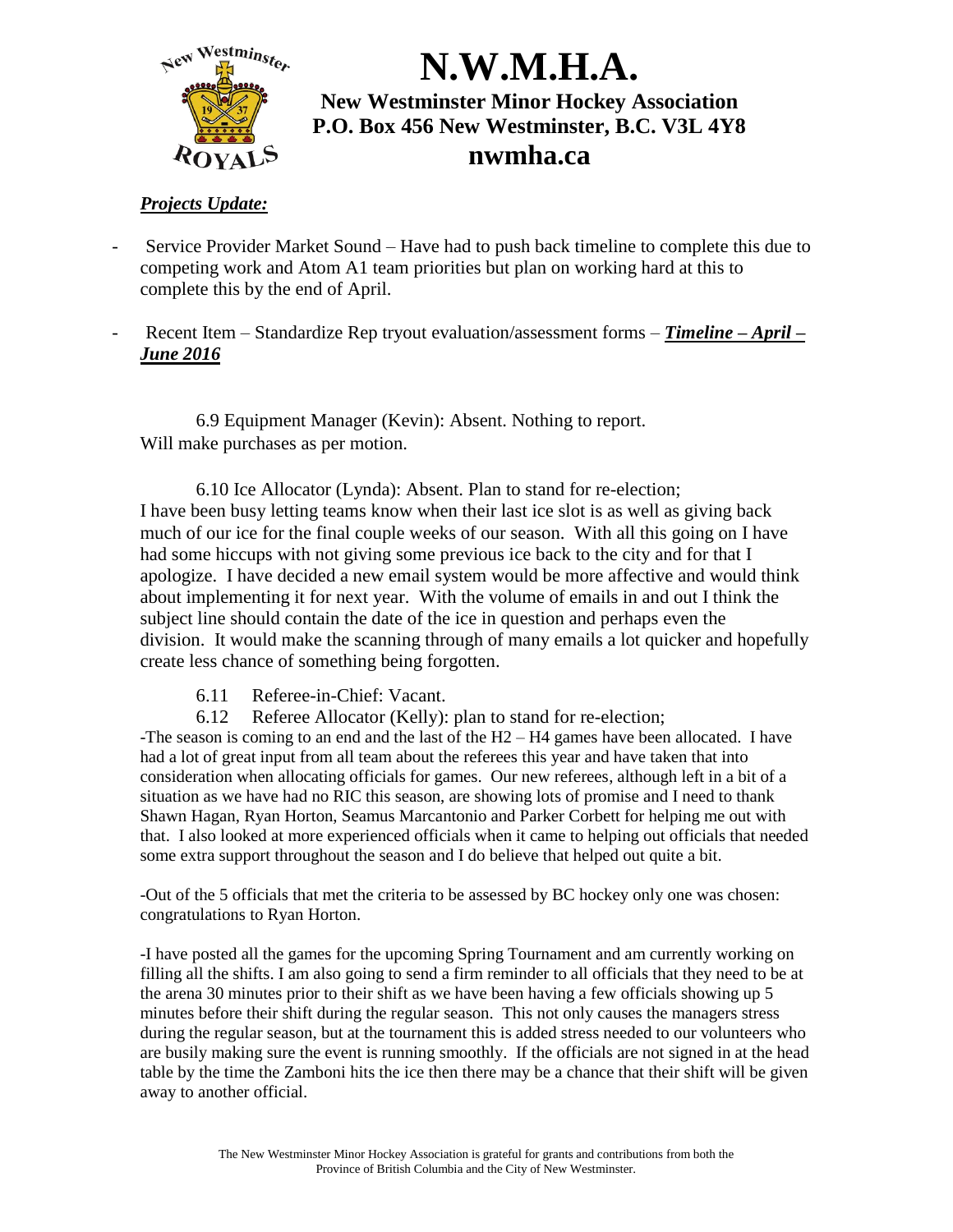

-All money and envelopes for the officials are completed ready to be given to the tournament coordinators.

-I have already been receiving interest in officials for next season and have started making a list of names and contacts.

6.13 Division Managers:

6.13.1 H1-2 (Desiree): plan to stand for re-election;

 $H1$ 

Had a great time at Hometown Hockey.

Had a very fun year end party at Funtopia on Friday March 4th. One of them went face first into the cake while taking a closer look.

Have finished up their season with banner games on March 5th and 6th.

 $H<sub>2</sub>$ 

Hometown Hockey:

Both teams enjoyed the hometown hockey kickoff skate. Many parents commented that the Hockey Circus show was lacklustre. The C2 team really enjoyed the Minor Hockey All Star experience. They were thrilled to meet Cliff Ronning and get all the free swag. They also had a good time performing their cheer on stage. The C1 team unfortunately had to give up their opportunity to be an All-Star team as they had a league game scheduled at the same time. C1- Have played 21 games with 1 tournament remaining. They will max out their allotted games at 25. Had a very successful pub night – raised \$2500. C2- Have played 20 games with 1 tournament remaining and will play a total of 24 games this season.

6.13.2 H3-4 (Jeff): will not return for H3-4; plan to run for Atom. All teams are coming to the end for the season. They all have had some good success and it has been a very positive experience for them and for me. I look forward to help develop both players and coaches in the future.

6.13.3 Atom (Barb): Absent. Report submitted. Will not return for Atom ; I would like to thank all the volunteers in Atom that made this season a succes for all the players.

 Atom A1 did extremely well in Flight 2 and was moved up to Flight 1. This proved to be challenging for the players. The head coach provided his overall comments for the year, stating "he was very pleased with the growth of all the players and the team. During the second half of the season we competed in most games and it was clear that the boys were progressing considerably and were gaining confidence. While winning usually makes it more fun for everyone, our team always found a way to have fun and enjoy the hockey experience, win, lose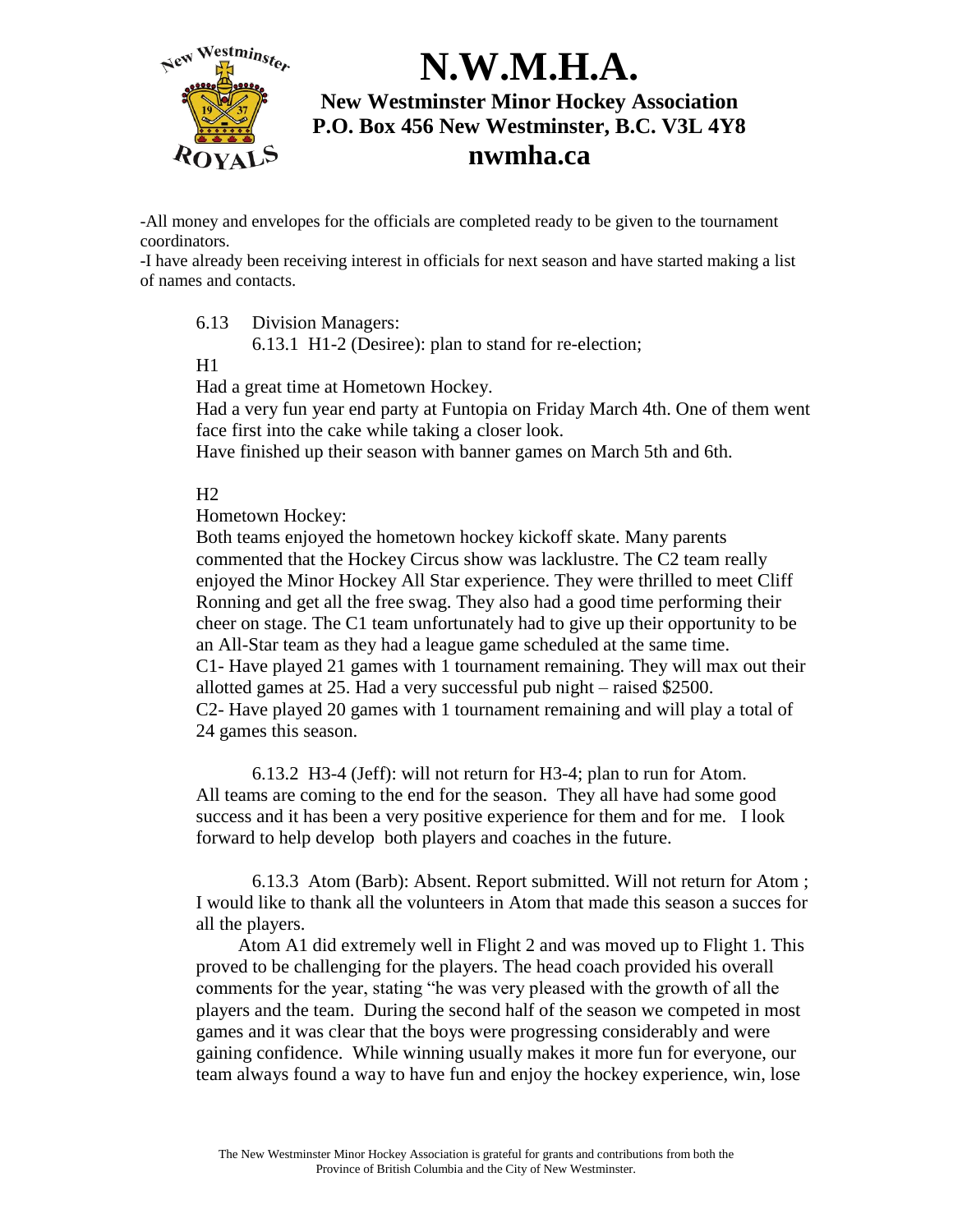

or draw. We had an exceptional group of young men and parents and it was a pleasure and privilege to coach them this year."

Atom A2 won the President Series banner for their flight. Congratulations. The head coach stated that it has been a good season overall. The players have improved during the second half of the season. The players improved with their individual skills and demonstrated team play. This resulted in the team winning a banner.

Atom C teams finished in the bottom two flights. C2 has finished strong with their season achieving a number of wins for the latter half of the season; C2 struggled during the season finishing with a few wins and some close games. Parents and players seemed to enjoy the season.

6.13.4 Peewee (Bud): plan to stand for re-election; It has been a difficult year in the win/loss department for all four teams in Pee Wee. In hindsight, the numbers were just a player or two too few for all four teams. It was a call-up freeway for all teams. For the most part the parents and players have been positive and supportive. The C1 team was a bit more challenging, as a few parents tried their best to be disruptive and add as much discontent as they could. This carried on most of the year. I am looking forward to the upcoming Pee Wee tournament, and ending the year on a high note.

6.13.5 Bantam (Greg): plan to stand for re-election; Not much to report fairly quiet this month. There were a couple discipline issues that came up but they were clarified and worked through at the team level. Unfortunately we had one player leave hockey for personal reasons. I touched base with both the coach and the family on the subject. At this point he is intending to return next year.

The Bantam teams were active in Hometown Hockey events. The Rep team played in front of 500 or so people on Friday and C1 goalie Alicia Narin was featured on the Sunday night broadcast with Ron McLean and Tara Sloan. One pretty cool moment was when Alicia took time to thank her mentor Keagan Melenychuk for all his support in her journey. All the players from C1 stuck around after the game to cheer Alicia on.

Teams are progressing through playoffs with C1making it to the banner game.

6.13.6 Midget (Jennifer): plan to stand for re-election; All Midget C teams were in the Orange Group for the Presidents League Playoffs.

Midget C1 After 8 GP 0 wins 7 losses 1 tie for 8 pts 5/5 teams.

Midget C<sub>2</sub> After 8 GP 2 wins 5 losses 1 tie for 12 pts 4/5 teams.